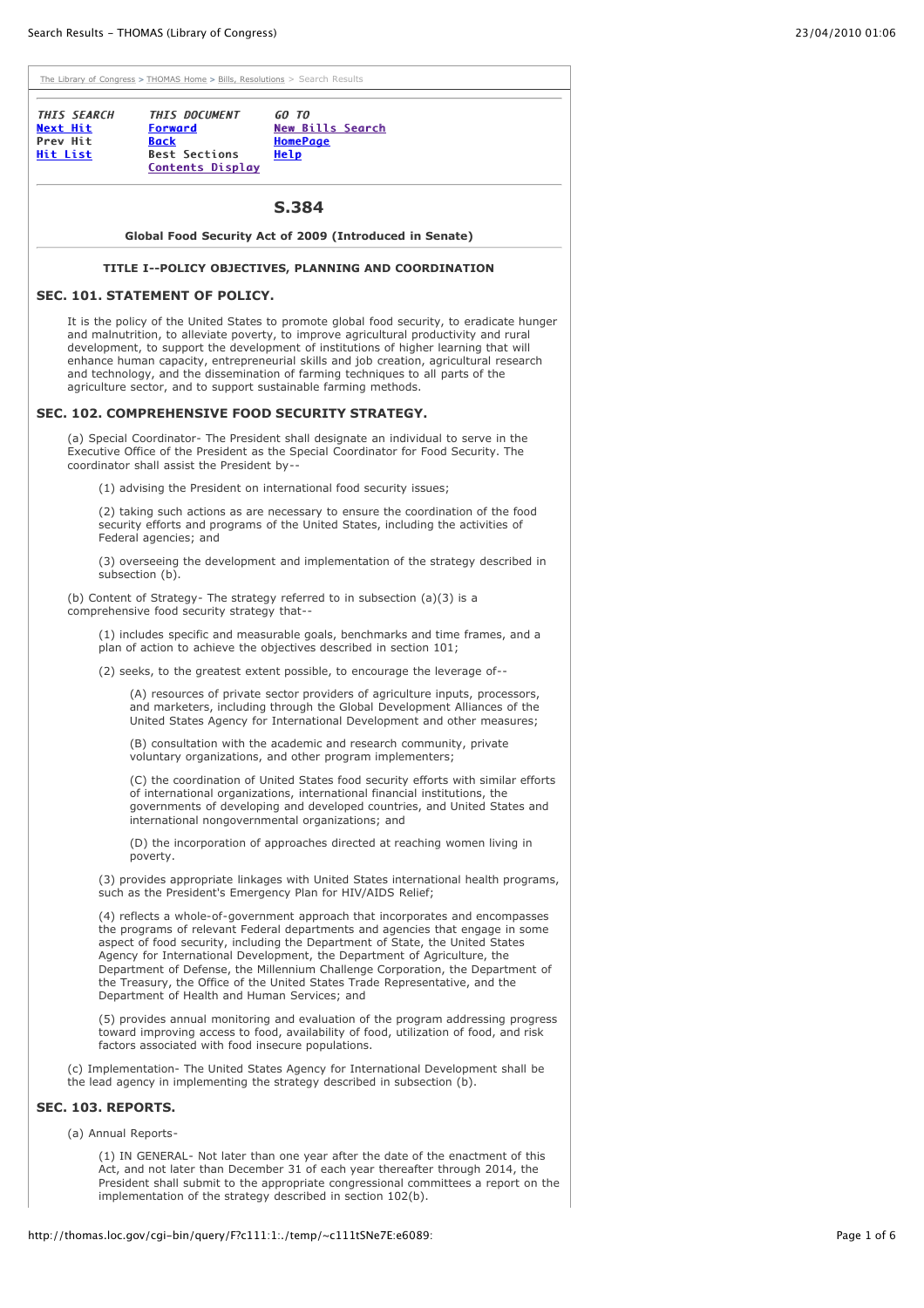(2) CONTENT- The report required under paragraph (1) shall include--

(A) a copy of the strategy and an indication of any changes made in the strategy during the preceding calendar year:

(B) an assessment of progress made during the preceding calendar year toward meeting the objectives described in section 101 and the specific goals, benchmarks, and time frames specified in the strategy described in section 102(b);

(C) a description of United States Government programs contributing to the achievement of the objectives described in section 101, including the amounts expended on such programs during the preceding fiscal year; and

(D) an assessment of United States efforts to encourage and leverage business and philanthropic participation in United States food security programs and to coordinate such programs with similar efforts of international organizations, international financial institutions, the governments of developing and developed countries, and United States and international nongovernmental organizations.

(3) GOVERNMENT ACCOUNTABILITY OFFICE REPORT- Not later than 270 days after the submission of each report under paragraph  $(1)$ , the Comptroller General of the United States shall submit to the appropriate congressional committees a report that contains--

(A) a review of, and comments addressing, the report submitted under paragraph (1); and

(B) recommendations relating to any additional actions the Comptroller General determines to be necessary to improve a global food security strategy and its implementation.

(b) Program Review-

(1) IN GENERAL- Not later than 4 years after the date of the enactment of this Act, the President shall submit to the appropriate congressional committees a report containing--

(A) an assessment of progress made during the preceding four years toward meeting the objectives described in section 101 and the specific goals, benchmarks, and time frames specified in the strategy described in section 102(b); and

(B) an evaluation of the impact during the preceding four years of United States food security programs on food security, health, and economic growth in countries suffering from chronic food insecurity.

(2) BASIS FOR REPORT- The report required under paragraph (1) shall be based on assessments and impact evaluations utilizing sound quantitative and qualitative methodologies and techniques used in the behavioral sciences.

#### **TITLE II--BILATERAL PROGRAMS**

## **SEC. 201. AGRICULTURE, RURAL DEVELOPMENT, AND NUTRITION.**

(a) Authority- Section 103(a)(1) of the Foreign Assistance Act of 1961 (22 U.S.C. 2151a(a)(1)) is amended--

(1) in subparagraph (B), by striking `; and' and inserting a semicolon;

(2) in subparagraph (C), by striking the period at the end and inserting `; and'; and

(3) by adding at the end the following new subparagraphs:

`(D) to expand the economic participation of people living in extreme poverty and those who lack access to agriculturally productive land, including through productive safety net programs and health and nutrition programs, and to integrate those living in extreme poverty into the economy;

`(E) to support conservation farming and other sustainable agricultural techniques to respond to changing climatic conditions and water shortages; and

`(F) to improve nutrition of vulnerable populations, such as children under the age of two years old, and pregnant or lactating women.'.

(b) Authorization of Appropriations- There is authorized to be appropriated to the President to provide assistance under section 103 of the Foreign Assistance Act of 1961 (22 U.S.C. 2151a) for the purpose of carrying out activities under this section, in addition to funds otherwise available for such purpose--

(1) \$750,000,000 for fiscal year 2010;

(2) \$1,000,000,000 for fiscal year 2011;

- (3) \$1,500,000,000 for fiscal year 2012;
- (4) \$2,000,000,000 for fiscal year 2013; and
- (5) \$2,500,000,000 for fiscal year 2014.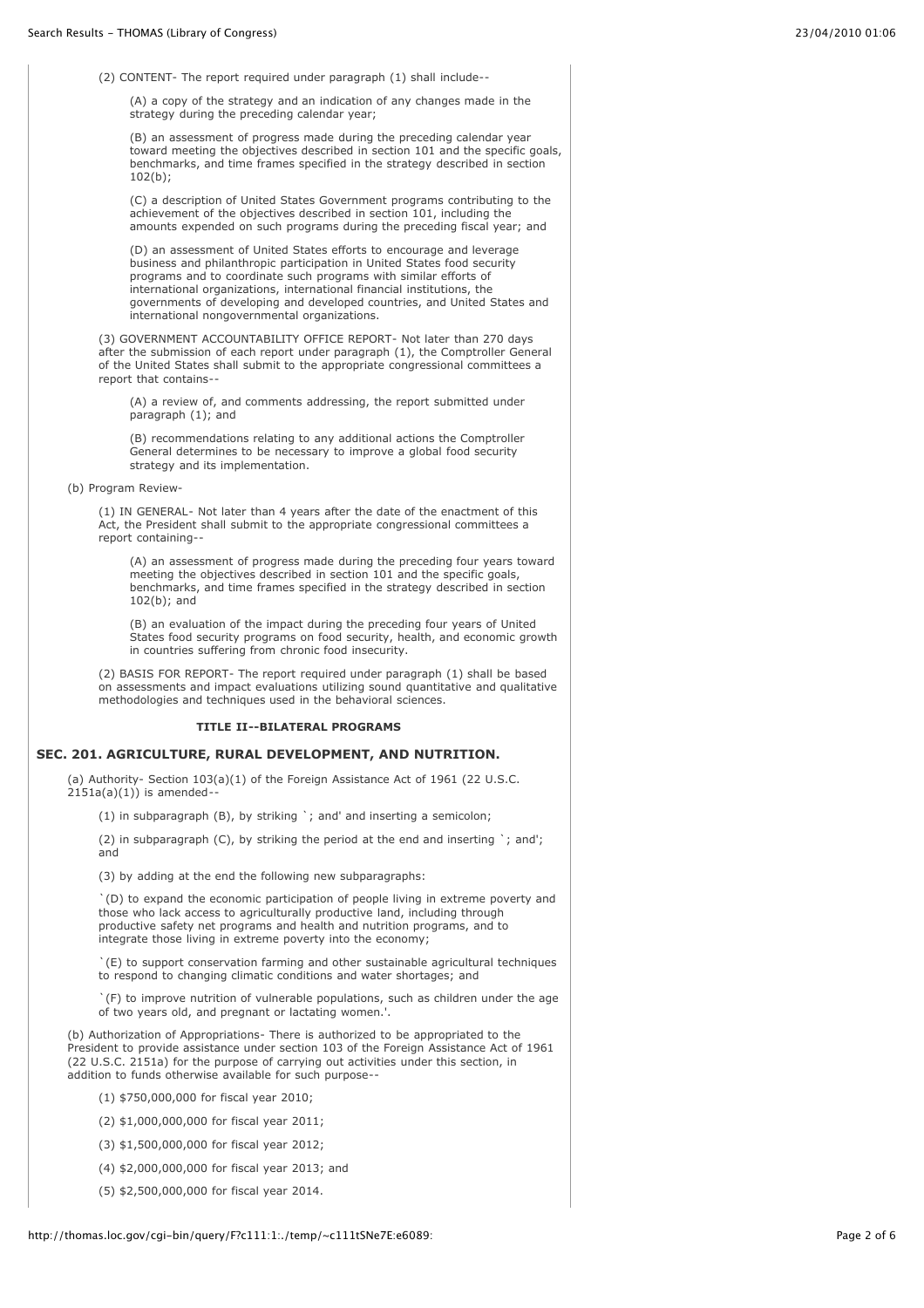## **SEC. 202. AGRICULTURAL RESEARCH.**

Section 103A of the Foreign Assistance Act of 1961 (22 U.S.C. 2151a-1) is amended in the first sentence--

(1) by striking `, and (3) make' and inserting `, (3) make'; and

(2) by striking the period at the end and inserting  $\cdot$ , and (4) include research on biotechnological advances appropriate to local ecological conditions, including genetically modified technology.'.

#### **TITLE III--UNIVERSITY PARTNERSHIPS FOR AGRICULTURE**

### **SEC. 301. AMENDMENT TO FOREIGN ASSISTANCE ACT OF 1961.**

Title XII of the Foreign Assistance Act of 1961 (22 U.S.C. 2220a et seq.) is amended to read as follows:

### **`TITLE XII--UNIVERSITY PARTNERSHIPS FOR AGRICULTURE**

# **`SEC. 296. FINDINGS AND PURPOSE.**

`(a) Findings- Congress makes the following findings:

`(1) Agriculture has been a driver of economic growth as the foundation of industry and commerce in developed countries.

`(2) Institutions of higher education, including vocational education, can promote a robust agriculture sector through the dissemination of knowledge, the building of human capital, research and technology, and extension.

`(3) According to a World Bank study, higher education contributes to national productivity, raises living standards, and improves the ability of a country to compete globally.

`(4) Enrollment rates in higher education are 5 percent in Africa, 10 percent in South Asia, 19 percent in East Asia, and 23 percent in North Africa and the Middle East.

`(5) Universities in the United States have a history of serving as engines of development.

`(6) Many universities in the United States have experience in partnering with foreign universities on faculty and student exchanges, curriculum development, joint research projects, and extension.

`(7) Land-grant universities and other universities in the United States have demonstrated their ability to cooperate with international agencies, educational and research institutions in other countries, the private sector, and nongovernmental organizations worldwide in expanding global agricultural production, processing, business and trade, and promoting better management of agricultural and natural resources, including adaptation to the effects of climate change, to the benefit of aid recipient countries and the United States.

`(8) Population growth will exert pressures on food supplies and prices and require investments in increased agricultural productivity, processing, marketing, trade, research, extension, and technology in order to provide food security, ensure health, and build the basis for economic growth.

`(9) United States foreign assistance support for higher education has declined from the 1990s.

`(10) Global food security is in the interest of the United States because it promotes stability and economic growth, increases trade opportunities, and alleviates hunger and poverty.

`(b) Purpose- The purpose of this title is to authorize United States assistance that promotes food security, agriculture productivity, rural development, poverty and malnutrition alleviation, and environmental sustainability by engaging the expertise of United States institutions of higher education in collaboration with public and private institutions in developing countries.

### **`SEC. 297. DEFINITIONS.**

`In this title:

`(1) UNITED STATES UNIVERSITIES- The terms `United States universities' and `United States institutions of higher education' mean those colleges or universities in each State, territory, or possession of the United States, or the District of Columbia--

`(A) now receiving, or which may hereafter receive, benefits under the Act of July 2, 1862 (commonly known as the First Morrill Act) (7 U.S.C. 301 et seq.), or the Act of August 30, 1890 (known as the Second Morrill Act) (7 U.S.C. 321 et seq.), which are commonly known as `land-grant' universities;

`(B) institutions now designated or which may hereafter be designated as sea-grant colleges under the National Sea Grant College and Program Act (33 U.S.C. 1121 et seq.), which are commonly known as sea-grant colleges;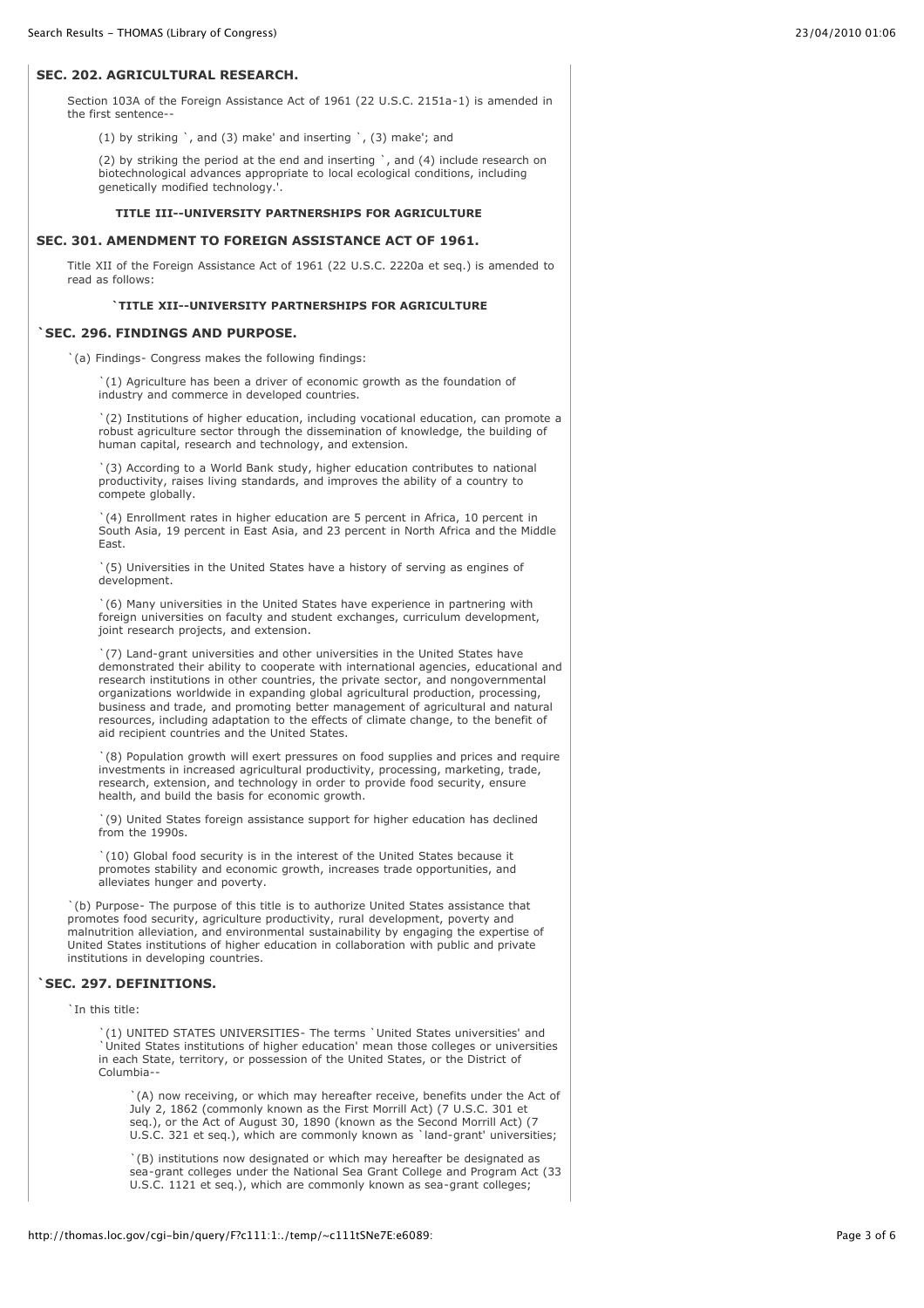`(C) Native American land-grant colleges as authorized under the Equity in Educational Land-Grant Status Act of 1994 (Public Law 103-382; 7 U.S.C. 301 note); and

`(D) other United States colleges and universities that--

`(i) have demonstrable capacity in teaching, research, and extension (including outreach) activities in the agricultural sciences; and

`(ii) can contribute effectively to the attainment of the objective of this title.

`(2) ADMINISTRATOR- The term `Administrator' means the Administrator of the United States Agency for International Development.

`(3) PUBLIC AND PRIVATE PARTNERS OF UNIVERSITIES- The term `public and private partners of universities' includes entities that have cooperative or contractual agreements with universities, which may include formal or informal associations of universities, other education institutions, United States Government and State agencies, private voluntary organizations, nongovernmental organizations, firms operated for profit, nonprofit organizations, multinational banks, and, as designated by the Administrator, any organizations, institutions, or agencies incorporated in foreign countries.

`(4) AGRICULTURE- The term `agriculture' means the science and practice of activities related to food, feed, livestock, or fiber production, processing, marketing, distribution, utilization, and trade, and encompasses the study and practice of family and consumer sciences, nutrition, food sciences, forestry, wildlife, fisheries, aquaculture, floraculture, livestock management, veterinary medicine, and other environmental and natural resource sciences.

#### **`SEC. 298. AUTHORITY.**

`(a) In General- In order to eradicate hunger and malnutrition, establish global food security, promote growth in agricultural productivity, trade expansion, and the sustainable use of natural resources, and alleviate poverty, the President is authorized to provide assistance on such terms and conditions as he may determine to implement program components through United States land-grant universities, other eligible universities, and public and private partners of universities in the United States and other countries, consistent with sections 103 and 103A of this Act, for the following purposes:

`(1) Research on problems affecting food, agriculture, forestry, livestock, and fisheries.

`(2) Improved human capacity and institutional capacity for the global application of agricultural and related environmental sciences.

`(3) Agricultural development and trade research and extension services to support the access of rural populations to national and global markets.

`(4) The application of agricultural sciences to solving food, health, nutrition, rural income, and environmental problems, especially among chronically food insecure populations.

`(b) Types of Support- Assistance provided pursuant to this section may include support for--

`(1) continued efforts by international agricultural research centers and other international research entities to provide a global network, including United States universities and foreign universities, for international scientific collaboration on crops, livestock, forests, fisheries, farming resources, sustainable agricultural and land management technology, and food systems of global importance;

`(2) long-term collaborative research support programs between United States and foreign institutions of higher education including the training of students, teachers, extension specialists, and researchers;

`(3) broad dissemination of agricultural research through extension, cooperatively with existing public or private extension systems;

`(4) the participation of universities and public and private partners of universities in programs of multilateral banks and agencies that receive United States assistance;

`(5) an expansion of learning opportunities about agriculture for students, teachers, school administrators, community leaders, entrepreneurs, and the general public through international internships and exchanges, graduate assistantships, faculty positions, and other means of education and extension;

`(6) competitive grants to United States universities, public and private partners of universities, and universities in other countries for research, institution and policy development, extension, training, and other programs for global agricultural development, trade and the responsible management of natural resources; and

`(7) support for developing and strengthening national agricultural research systems in developing countries.

`(c) Objectives- Programs under this title shall be carried out so as to utilize the capabilities of United States universities to assist--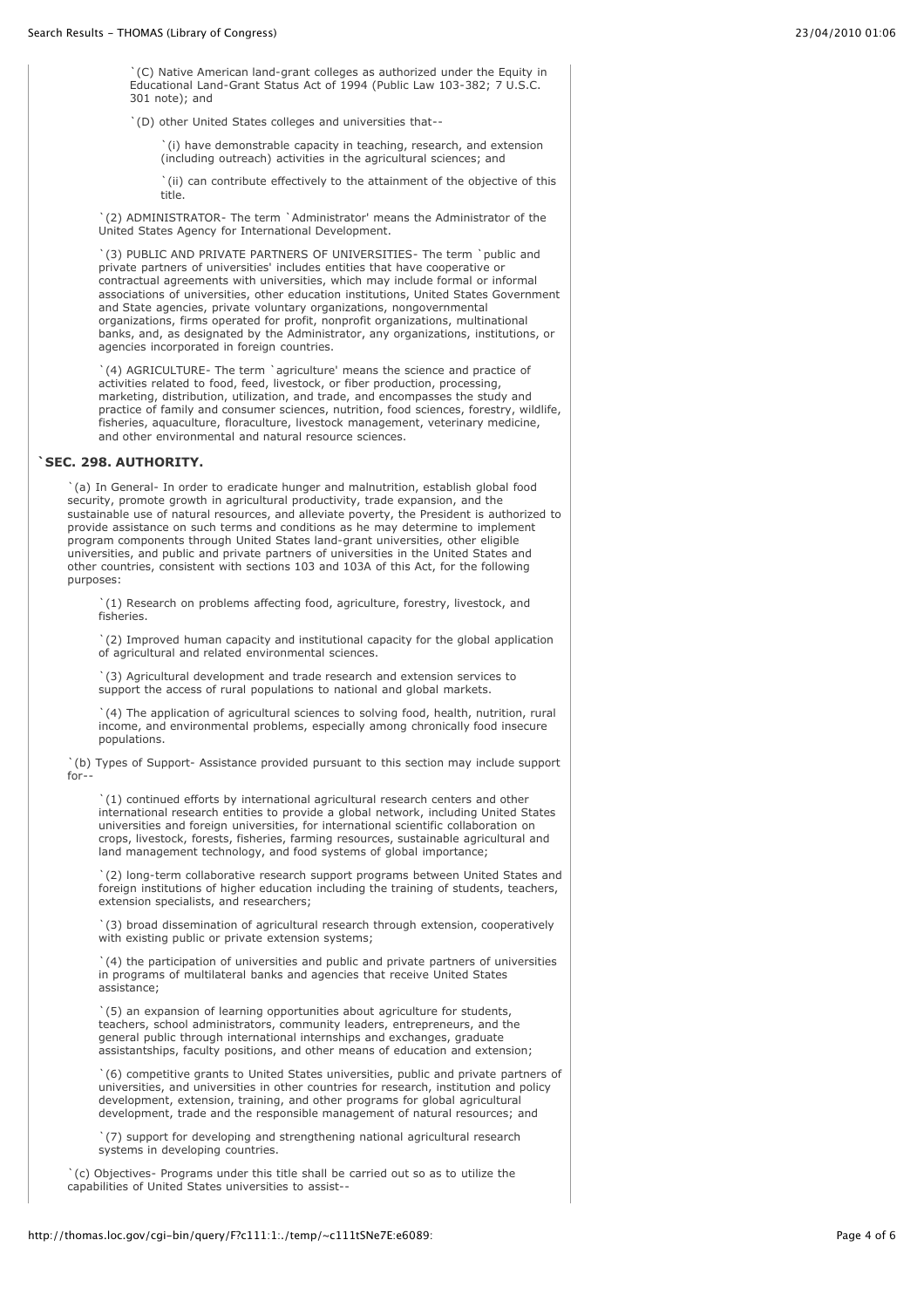`(1) in developing institutional capacity in recipient countries for classroom teaching in agriculture, plant and animal sciences, human nutrition, vocational training, extension services, and business training;

`(2) in agricultural research conducted in recipient countries, at international agricultural research centers, or in the United States;

`(3) in the planning, initiation, and development of extension services through which information concerning agriculture, farming techniques, environment, nutrition, and related subjects will be made available to farmers and farming communities in recipient countries; and

`(4) in the exchange of educators, students, and scientists for the purpose of assisting in successful development in recipient countries.

`(d) Role of Administrator- The President shall exercise his authority under this title through the Administrator.

`(e) Collaborative Research Support Program- Of the amounts authorized to be appropriated under section 201(b) of the Global Food Security Act of 2009, up to \$45,000,000 may be made available annually for the Collaborative Research Support Program for fiscal years 2010 through 2014.

`(f) Consultative Group on International Agricultural Research- Of the amounts authorized to be appropriated under section 201(b) of the Global Food Security Act of 2009, up to \$50,000,000 may be made available annually for core long-term research for the Consultative Group on International Agricultural Research for fiscal years 2010 through 2014.

`(g) Board for Higher Education Collaboration for Technology, Agriculture, Research, and Extension-

`(1) ESTABLISHMENT- The Administrator shall establish a permanent Board for Higher Education Collaboration for Technology, Agriculture, Research, and Extension (referred to as `Board') for purposes of assisting the Administrator in the administration of the HECTARE Program, the Collaborative Research Support Program, and all other manner of university engagement authorized under this title.

`(2) MEMBERSHIP- The Board shall consist of at least 7 members, of whom--

`(A) not less than 4 shall be selected from United States universities; and

`(B) not less than 3 shall be selected from representatives of nongovernmental organizations or international education consortia devoted to agriculture research and education.

`(3) DUTIES- The duties of the Board shall include the following:

`(A) Responsibility for advising the Administrator on issues related to the planning, implementation, and monitoring of activities described in this title.

`(B) Advising the Administrator on the formulation of basic policy, program design, procedures, and criteria for the HECTARE Program.

`(C) Advising the Administrator on the qualifications of interested institutions of higher education based on--

`(i) their ability to work collaboratively to improve agricultural production, scientific research, and the dissemination of sustainable agricultural technologies;

`(ii) their commitment to expanding and applying their academic, teaching, research, and outreach capacities; and

`(iii) their commitment to partner with private organizations, civil society, other universities, and government entities.

`(D) Advising the Administrator on which countries could benefit from programs carried out under section 299 and have an interest in establishing or developing agricultural institutions that engage in teaching, research, or extension services.

`(E) Making recommendations to the Administrator on the means to improve the effectiveness of activities authorized by this title and undertaken by universities and public and private partners of universities.

`(F) Assessing the impact of programs carried out under this title in solving agricultural problems, improving global food security, addressing natural resource issues, and strengthening institutional capacity at foreign university partners in developing countries.

`(G) Reviewing issues concerning implementation of this title as requested by universities and making recommendations to the Administrator on their resolution.

`(H) Advising the Administrator on any and all issues as requested.

`(4) REVIEW OF COLLABORATIVE RESEARCH SUPPORT PROGRAM- Not later than 1 year after the appointment of the members of the Board, the Board shall conduct a review of the Collaborative Research Support Program (CRSP) with regard to the research focus of existing CRSP activities and their relevance to